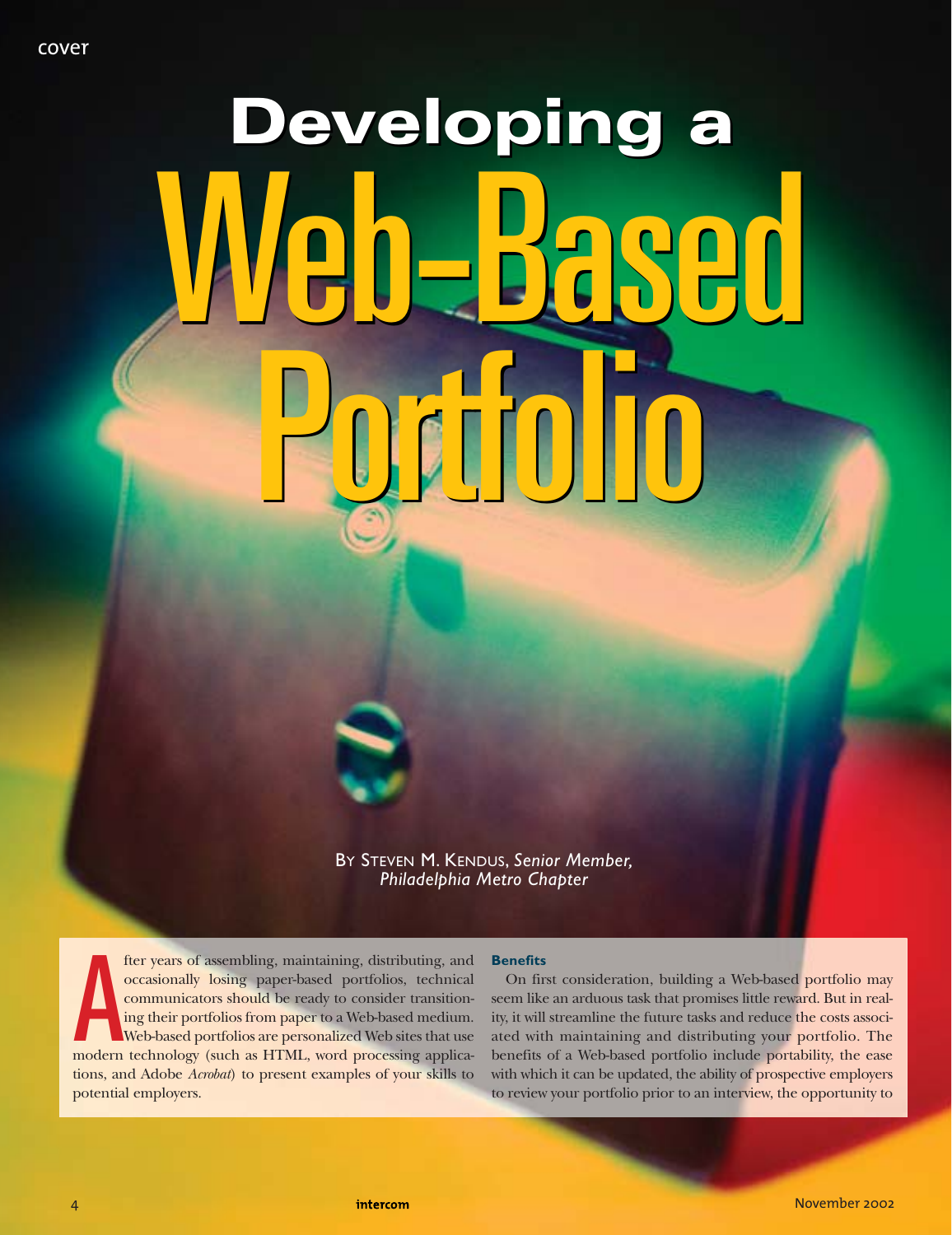show functional examples of your skills, and reduced production costs.

#### *Portability*

Let's face it: Lugging a comprehensive paper-based portfolio containing hardcopies of your work (several-hundredpage manuals, magazines, Web site and online help printouts, for example) to a job interview is a cumbersome task. While interviews alone can be stressful, you only exacerbate the stress by having to carry and keep track of all your portfolio material.

With a Web-based portfolio, your samples, whether stored on a Web server, CD, diskette, or laptop computer, are much easier to transport to job interviews. Although it is important to have a few extra hardcopies of your résumé handy during an interview, you do not need to bring much more if you use a Web-based portfolio. In all probability (as I'll discuss later) your interviewers will review your portfolio prior to your interview, but if they do not, you can reference specific samples using an interviewer's PC. Since there is no guarantee you will have access to a PC during your interview, I recommend storing your entire portfolio on a laptop computer and bringing the laptop (with fully charged batteries) to your interview.

## *Easy Updates*

Since Web-based portfolios present samples in electronic format, updating portfolio content is as easy as updating individual documents and ensuring that the portfolio references them properly. In paper-based portfolios, updating one section could involve modifying a document, printing the document, photocopying the printed document, removing the outdated content, inserting the new content, and rebinding the entire portfolio. Your time would be better spent on more worthwhile endeavors.

## *Prior Review*

One of the most compelling benefits of a Web-based portfolio is that interviewers can thoroughly review your portfolio prior to your interview. Otherwise, in many instances, an interviewer's first exposure to your samples comes during

# Your portfolio itself is an example of your expertise.

the actual interview. For various reasons, interviews do not present the best opportunity for potential employers to consider your samples. Reviewing portfolios during an interview can lead to awkward page-flipping through your portfolio, cursory glances at material, and lack of focus on interview questions.

In contrast, access to a Web-based portfolio lets interviewers consider your samples thoroughly, leading to targeted interview questions that enable you to expound on specific assignments and skills. You can use several methods to invite interviewers and potential interviewers to view your portfolio. You can include your Web-based portfolio's URL on your résumés, cover letters, and business cards; specifically mention your Webbased portfolio in your cover letter; and include a CD- or diskette-based copy of your portfolio when submitting your résumé and cover letter to potential employers.

#### *Functional Examples*

It has always been difficult to present examples of online design and writing skills in a paper-based portfolio, and in many cases, it just does not make sense to present online material on paper. According to Mike Oboryshko, an independent consultant who uses a Webbased portfolio, "A lot of my best work is online and was never intended to be printed, so I make it available on my Web site." Furthermore, for the skilled Web designer (or for the novice designer with a little practice), the Web-based portfolio itself presents a functional example of Web design and communication skills. Your Web-based portfolio can be built with industry-recognized online help or Web design software packages, or can be written in HTML with a text editor. Whatever the method, your portfolio itself is an example of your expertise. "Nowadays, it's not enough to list skills on your résumé—you have to show the goods, too," Oboryshko says. "If you don't have an online portfolio, an employer may suspect you don't have online skills."

Not only does the actual portfolio provide a representation of your Web design skills, you can also link to other online sites that show off your design and writing expertise. With permission from the copyright owners, you can link to Webbased online help systems you created; Web sites you designed, edited, or wrote content for; online articles you wrote; or any other samples of your work that exist on the Internet.

## *Reduced Production Costs*

There is no need to drop a few bucks at your local copy center preparing your paper-based portfolio the night before your big interview. Your Web-based portfolio will eliminate the costs of printing and binding multiple paper copies. Using a Web-based portfolio also eliminates the risk that a paper-based portfolio will not be returned after you leave it with an interviewer, potentially saving further costs.

In addition, you can save money on mailing costs. If your Web-based portfolio is hosted or distributed via e-mail, no mailing costs are involved with submitting it to prospective employers. Even if you choose to mail CD- or diskette-based copies of your Web-based portfolio, these mailing costs are significantly less than those of mailing your paper-based portfolio. You can also eliminate the selfaddressed stamped envelopes that are recommended when mailing your portfolio or leaving it with interviewers.

#### **Creating Online Portfolios**

Creating a basic Web-based portfolio is fairly straightforward, assuming that you have some basic Web design experience. You can design your portfolio using markup language in a text editor, or you can use any Web design tools with which you are familiar. Your site can be as simple or as complex as you desire, but it should include the varied samples nec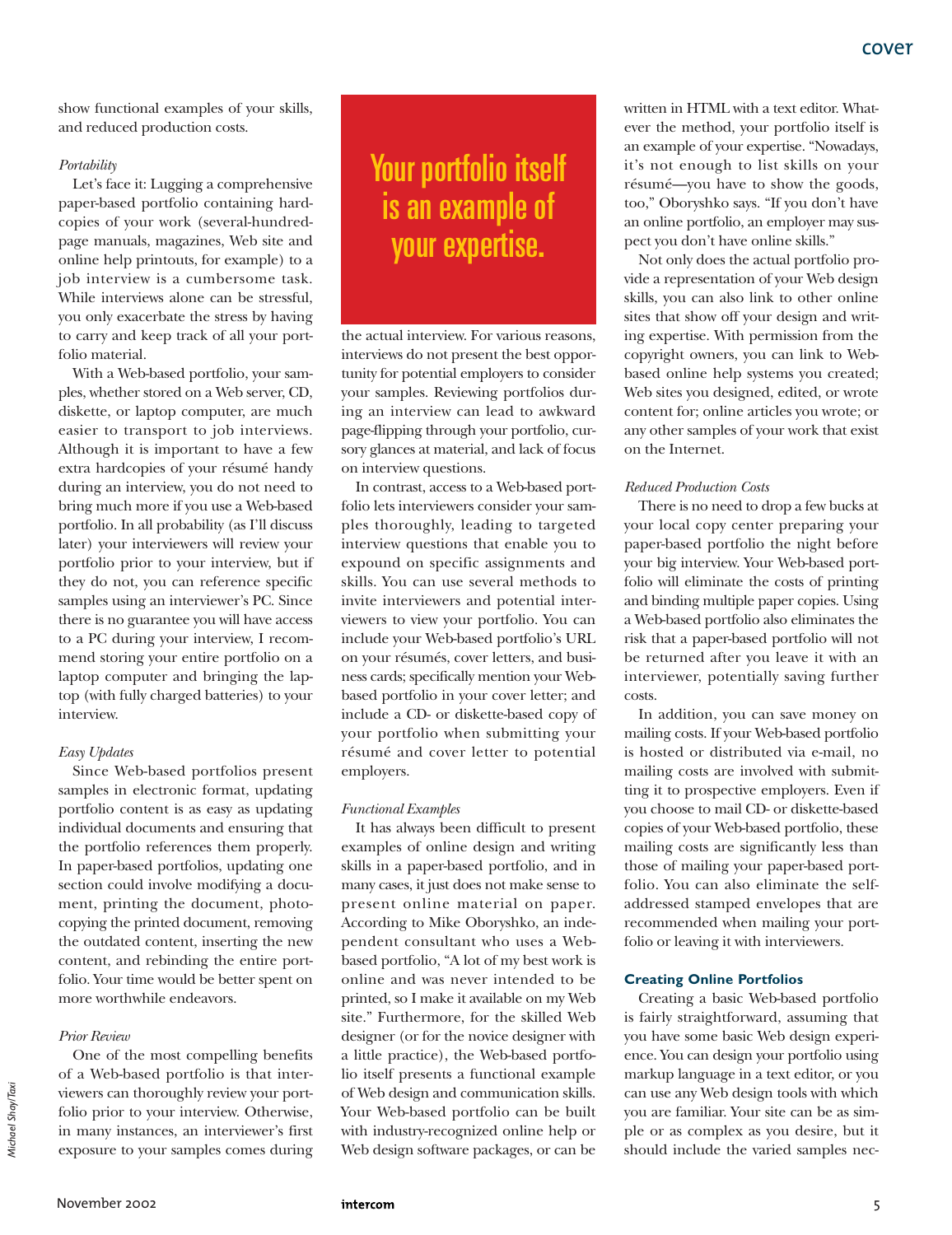essary to present an adequate overview of your skills, and it should be designed so that the reviewers can easily discern what they are viewing.

#### *Components*

Web-based portfolios should include your résumé and samples of your work that show your experience in writing varied topics for varied audiences and varied media. Explanatory text should accompany each entry or section so that the reviewer understands what the sample is, what tools were used to create the original piece, and any other relevant information.

When including links to sample documents in your portfolio, it is important to provide the documents in a format that is easily viewed with common software applications. For example, rather than linking to a document that is saved in *FrameMaker* format, it may be beneficial to convert the document to PDF and link to it. Linking to the PDF version enables reviewers without *FrameMaker* to view your sample using the Adobe *Acrobat Reader* application available free from *www.adobe.com*. Likewise, it is a good idea to include a statement in your Web-based portfolio explaining your use of PDF and providing a link to download *Acrobat Reader*.

#### *Layout*

While it is beyond the scope of this article to discuss the fundamentals of Web layout, it is important to offer some layout tips for your Web-based portfolio. Do the following when creating your Webbased portfolio:

- Use easy-to-follow navigation.
- Group like samples together.
- Create separate documents (.pdf, .doc, etc.) for each sample.
- Use links from Web pages to the sample documents.
- Open linked sample documents in new browser windows.

Ease of navigation could determine how thoroughly a prospective employer reviews your Web-based portfolio. A reviewer who has difficulty navigating your portfolio site may spend little or no time actually reviewing your samples. As

#### *Figure 1.This portfolio example provides a table of contents for easy navigation.*



*Figure 2.This portfolio example groups similar work samples together.*



general rules, use no more than two levels of navigation unless absolutely necessary, and provide navigation elements (menus, tables of contents, buttons) that are accessible from all pages of the application. Figure 1 shows how a table of contents provides simple navigation regardless of the page displayed.

Grouping samples also enhances the usability of your Web-based portfolio. To enable reviewers to quickly find samples that address their specific needs, it is best to group like samples together. For example, create separate pages or sections for technical documents, training material, and online help. Figure 2 shows how like samples can be logically grouped in a table of contents. Notice how the table of contents references the related page (in the right frame of the window) and pro-